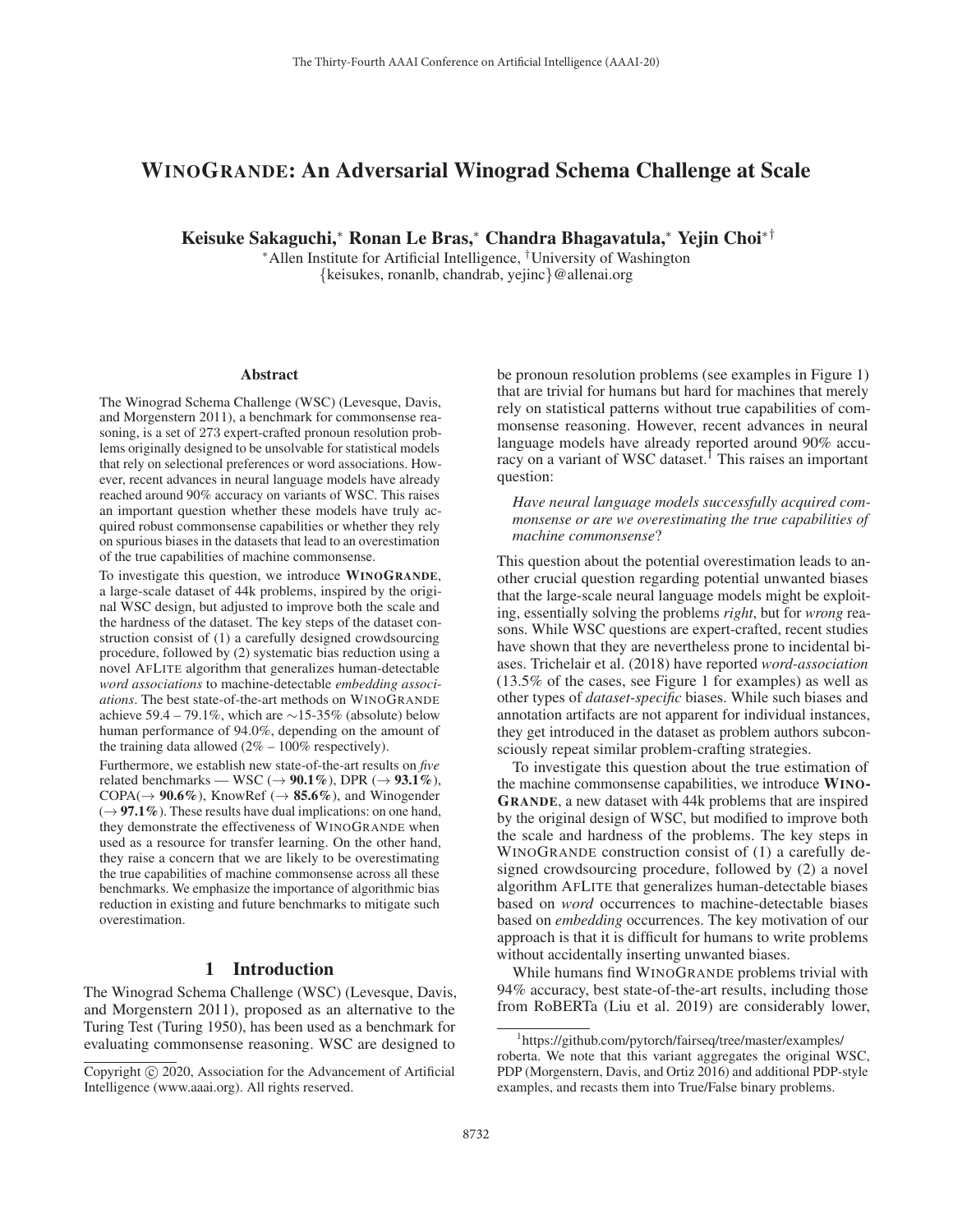|                     |   | Twin sentences                                                                                       | Options (answer)  |
|---------------------|---|------------------------------------------------------------------------------------------------------|-------------------|
| $\checkmark$ (1)    | a | The trophy doesn't fit into the brown suitcase because it's too large.                               | trophy / suitcase |
|                     | b | The trophy doesn't fit into the brown suitcase because it's too small.                               | trophy / suitcase |
| $\checkmark$ (2)    | a | Ann asked Mary what time the library closes, because she had forgotten.                              | Ann / Mary        |
|                     | b | Ann asked Mary what time the library closes, but she had forgotten.                                  | Ann / Mary        |
| $\boldsymbol{X}(3)$ | a | The tree fell down and crashed through the roof of my house. Now, I have to get it <i>removed</i> .  | tree / roof       |
|                     | b | The tree fell down and crashed through the roof of my house. Now, I have to get it <i>repaired</i> . | tree / roof       |
| $\mathsf{X}(4)$     | a | The lions ate the zebras because they are <i>predators</i> .                                         | lions / zebras    |
|                     | h | The lions ate the zebras because they are <i>meaty</i> .                                             | lions / zebras    |

Figure 1: WSC problems are constructed as pairs (called *twin*) of nearly identical questions with two answer choices. The questions include a *trigger word* that flips the correct answer choice between the questions. Examples (1)-(3) are drawn from WSC (Levesque, Davis, and Morgenstern 2011) and (4) from DPR (Rahman and Ng 2012)). Examples marked with **X** have language-based bias that current language models can easily detect. Example (4) is undesirable since the word "predators" is more often associated with the word "lions", compared to "zebras"

ranging between 59.4% - 79.1% depending on the amount of training data provided (from 800 to 41k instances), which falls 15 - 35% (absolute) below the human-level performance.

Furthermore, we also demonstrate that WINOGRANDE provides transfer learning to other existing WSC and related benchmarks, achieving new SOTA performances on *five* of them, including the original WSC (Levesque, Davis, and Morgenstern 2011) ( $\rightarrow$  90.1%), DPR (Rahman and Ng 2012)  $(\rightarrow 93.1\%)$ , COPA (Roemmele, Bejan, and Gordon 2011)  $(\rightarrow 90.6\%)$ , KnowRef (Emami et al. 2019)  $(\rightarrow 85.6\%)$ , and Winogender (Rudinger et al. 2018) ( $\rightarrow$  97.1%).

Although the improvements of SOTA over multiple challenging benchmarks are exciting, we cautiously note that these positive results must be taken with a grain of salt. The result might also indicate the extent to which spurious effects are prevalent in existing datasets, which runs the risk of overestimating the true capabilities of machine intelligence on commonsense reasoning. More generally, human-crafted problems and tasks (regardless of whether they are crowdsourced or by experts) contains annotation artifacts in many cases, and algorithmic bias reduction such as AFLITE is essential to mitigate such dataset-specific bias.

#### 2 Crowdsourcing WINOGRANDE at Scale

WSC problems have been considered challenging to craft by crowdsourcing due to the structural constraints of twins and the requirement of linguistic knowledge (Table 1). Nevertheless, we present an effective approach to creating a large-scale dataset (WINOGRANDE) of WSC problems while maintaining its original properties – i.e. trivial for humans but hard for AI systems. Our approach consists of a carefully designed crowdsourcing task followed by a novel adversarial filtering algorithm (§3) that systematically removes biases in the data.

Enhancing Crowd Creativity Creating twin sentences from scratch puts a high cognitive load on crowd workers who thereby subconsciously resort to writing pairs that are lexically and stylistically repetitive. To encourage creativity and reduce their cognitive load, we employed *creativity from constraints* (Stokes 2005) – a psychological notion which suggests that appropriate constraints can help structure and drive creativity. In practice, crowd workers are primed by a

randomly chosen topic as a suggestive context (details below), while they are asked to follow precise guidelines on the structure of the curated data.

Crowdsourcing Task We collect WINOGRANDE problems via crowdsourcing on Amazon Mechanical Turk  $(AMT)<sup>2</sup>$  Workers are asked to write twins sentences (as shown in Table 1) that meet the requirements for WSC problems (e.g., avoiding word association, non-zero but small edit distance). To avoid repeating the same topics, workers were instructed to randomly pick an *anchor* word(s) from a randomly assigned WikiHow article<sup>3</sup> and to ensure that the twin sentences contain the *anchor* word. The *anchor* word does not have to be a *trigger* word, but we ensured that it is not a function word such as *the, it, he, of*. In our pilot experiments, we found that this constraint drastically improves worker's creativity and diversity of topics. Additionally, workers were instructed to keep twin sentence length in between 15 and 30 words while maintaining at least 70% word overlap between a pair of twins.<sup>4</sup> Following the original WSC problems, we aimed to collect twins in two different domains – (i) social commonsense: a situation involving two same gender people with contrasting attributes, emotions, social roles, etc., and (ii) physical commonsense: a context involving two physical objects with contrasting properties, usage, locations, etc. In total, we collected 77k questions (i.e., 38k twins).

Data Validation We validate each collected question through a distinct set of three crowd workers. Following a rigorous process, a question is deemed valid if (1) the majority of the three workers chooses the correct answer option, (2) they agree that the two answer options are unambiguous (one option is clearly more plausible than the other) and (3) the question cannot be answered simply by word association in which local context around the target pronoun is given (e.g., "because it was going so fast." (race car / school bus)).<sup>5</sup> As a

<sup>&</sup>lt;sup>2</sup>Our datasets, crowdsourcing interface, and models are available at http://winogrande.allenai.org.

<sup>3</sup> https://www.wikihow.com/Special:Randomizer

<sup>&</sup>lt;sup>4</sup>The workers met minimum qualification in AMT: 99% approval rate, 5k approvals. The reward was \$0.4 per twin sentences.

<sup>&</sup>lt;sup>5</sup>For each sentence validation, workers were paid \$0.03.